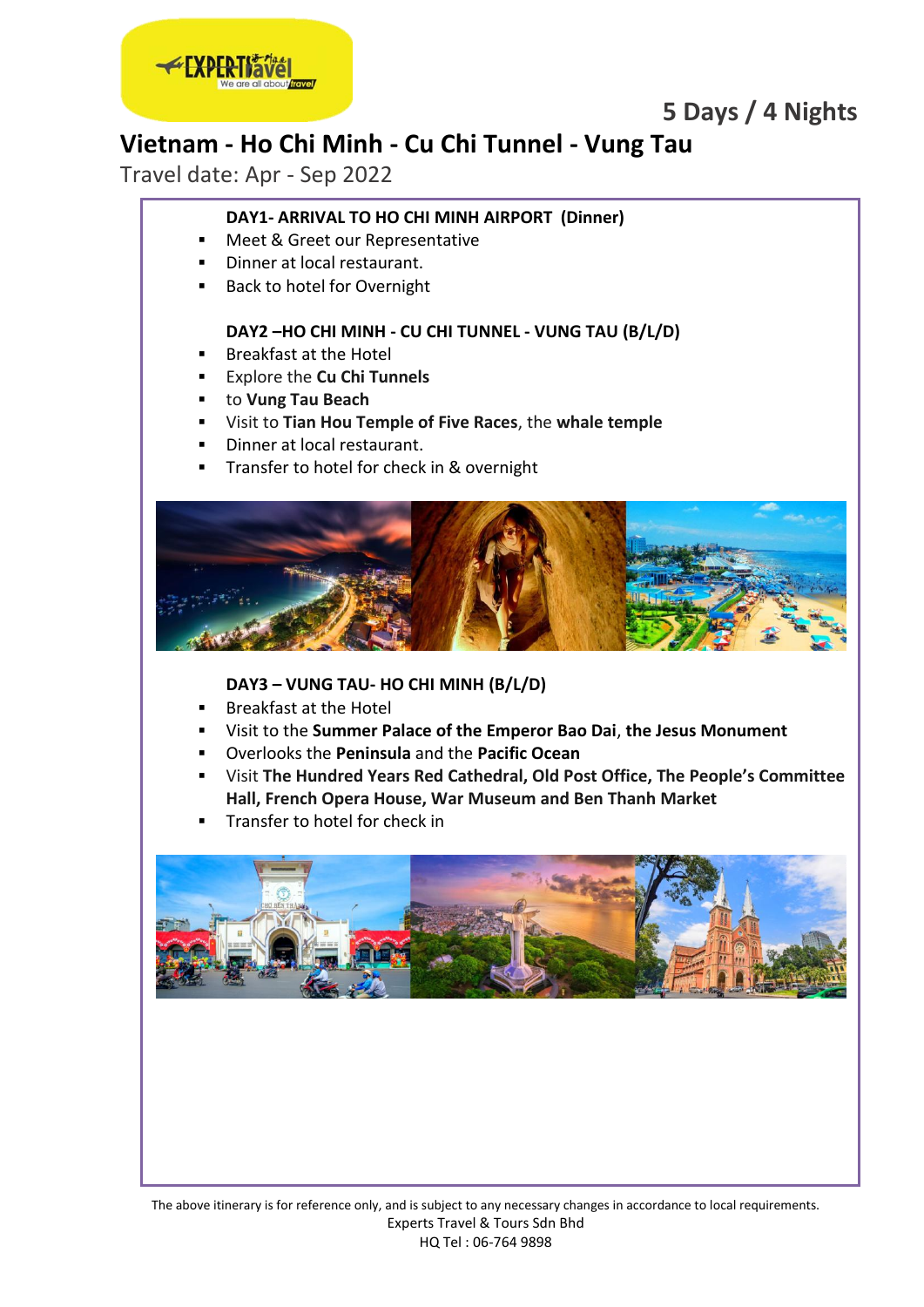### **Day4 – HO CHI MINH - MYTHO CRUISE ON MEKONG DELTA TOUR (B/L/D)**

- Breakfast at the Hotel
- Morning: Heading out of the town, we travel by roads to the **Mekong Delta**
- **Boat tour on Mekong River Unicorn Island**
- Taste many seasonal fruits and enjoy wonderful **traditional music**
- **The next stop of our trip is Ben Tre Province to visit some fascinating local industries**
- **Dinner on floating restaurant with Cultural show and cruise on Saigon River**
- Transfer to hotel for check in & overnight



### **Day5 – HO CHI MINH – KUALA LUMPUR (B)**

- Breakfast at the Hotel
- Time at leisure until transfer to Noi Bai International Airport for departure.

### **INCLUSIVE:**

- Round-trip ticket
- Package Meals specified in (B=breakfast, L=lunch, D=dinner)
- Hotel accomodation
- Attraction tickets
- Driver guide tip
- One bottle of mineral water per person per day

### **EXCLUDE:**

- Travel insurance (Adult RM 51/PAX , Senior age 65 and above RM 90/PAX)
- KLIA 2 airport transfer
- 72 hours PCR test before departure (If need)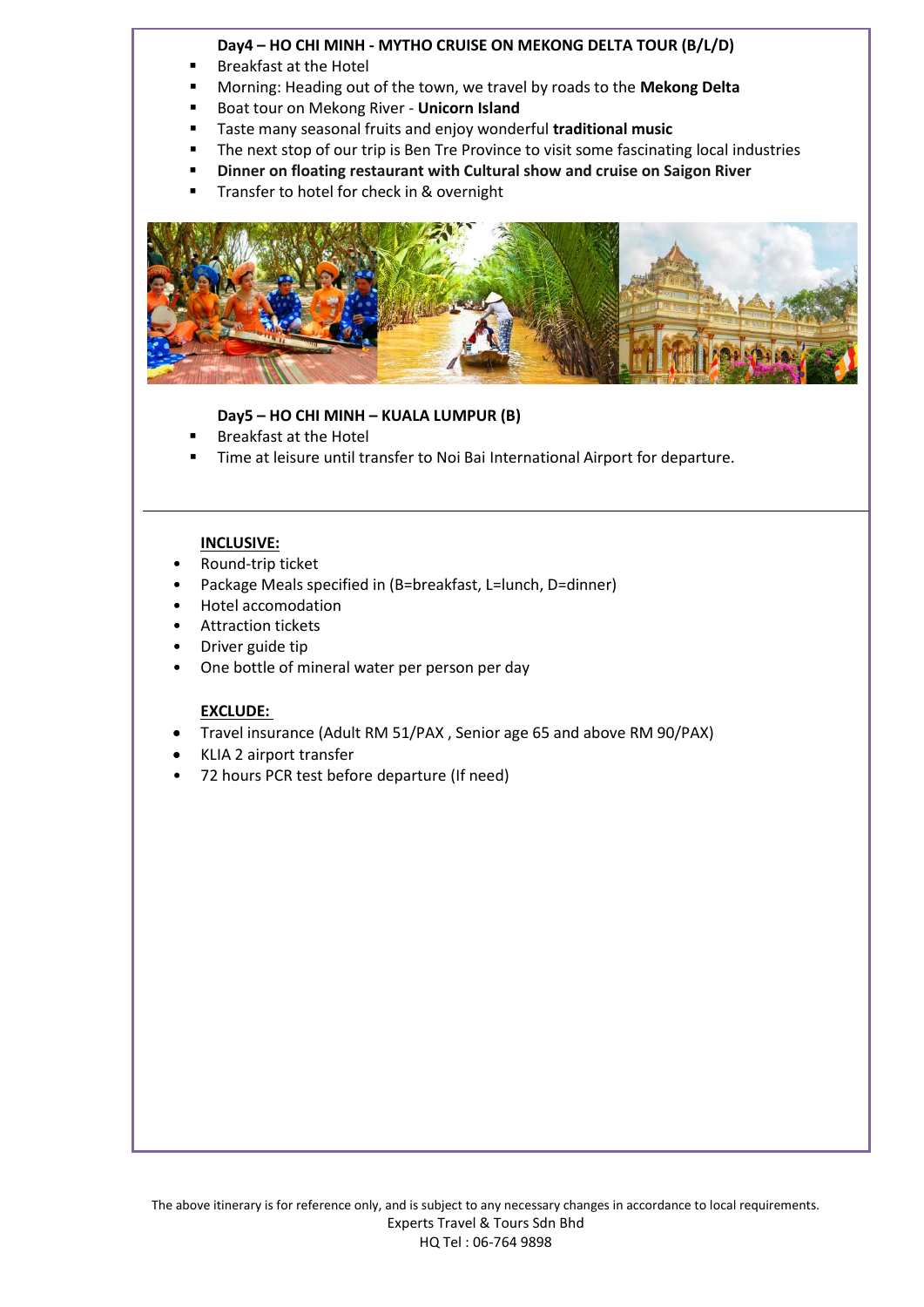**5** 天 **/ 4** 晚



# 越南 **-** 胡志明-古芝-头顿

出发日期 : 4月份 - 9月份 2022

## 第一天**-** 抵达胡志明

- 由优秀导游接机
- 当地餐馆享用晚餐
- 送往酒店

### 第二天 **–**胡志明 **-** 古芝 **-** 头顿 **(**早午晚**)**

- 享用酒店早餐
- 探索古芝隧道
- 头顿海滩
- 参观天后五族庙、鲸鱼庙
- 当地餐馆享用晚餐
- 送往酒店



### 第 **3** 天 **-** 头顿 **-** 胡志明(早午晚)

- 享用酒店早餐
- 参观保大颐和园、耶稣纪念碑
- 俯瞰半岛和太平洋
- 参观百年红教堂、旧邮局、人民委员会大厅、法国歌剧院、战争博物馆和滨城市场
- 送往酒店